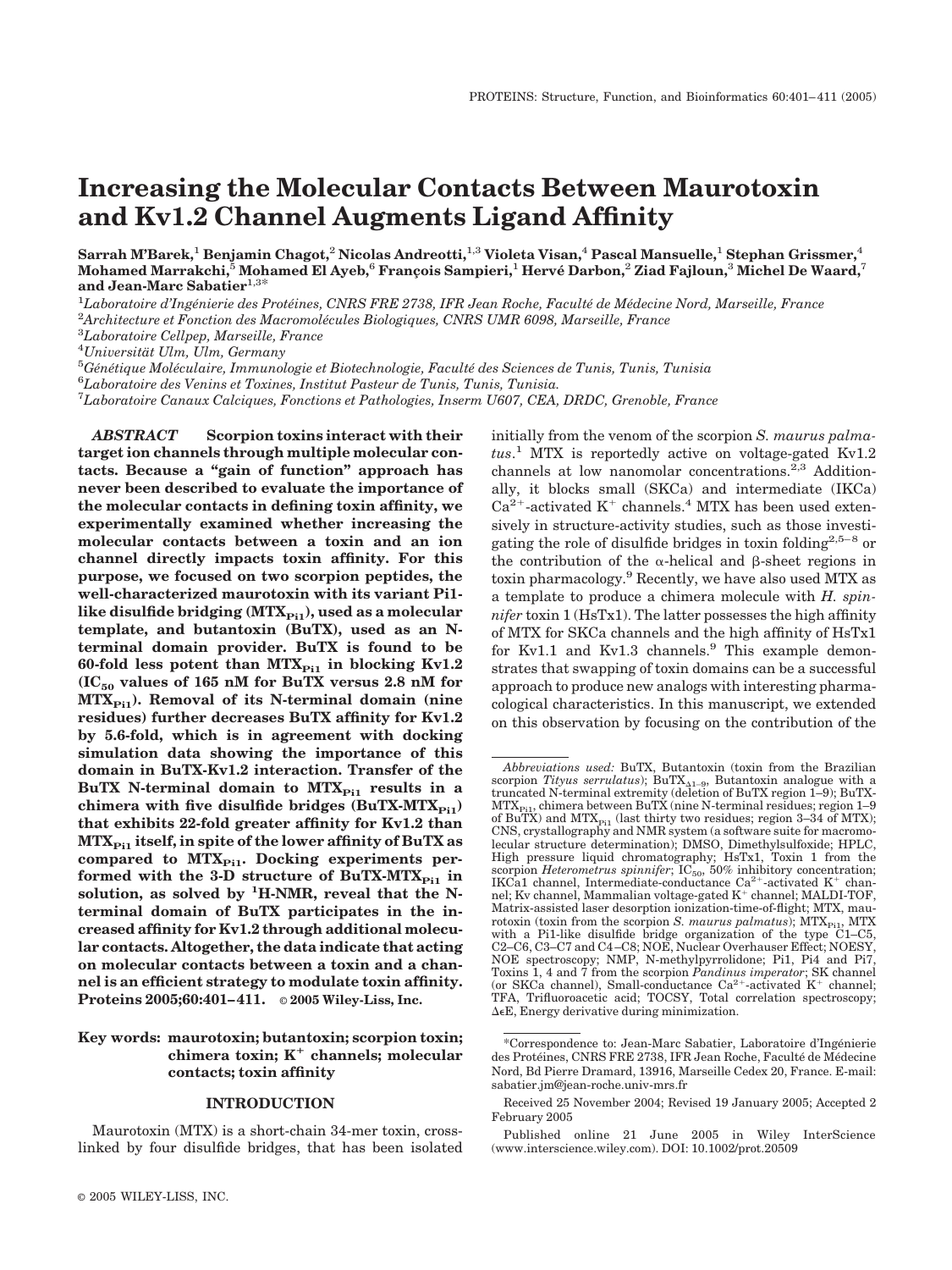number of molecular contacts in toxin affinity. In particular, we wanted to use this toxin domain swapping strategy in a "gain of function" approach by which we would increase the affinity of the template toxin for its target channel. For this purpose, we found relevant to choose MTX as a template and Kv1.2 as the target channel since the affinity of MTX for Kv1.2 is already high. We thus aimed at removing a limited nonrelevant N-terminal domain of MTX to replace it by another N-terminal domain from a distinct toxin—also active on Kv1.2—predicted to make molecular contacts with Kv1.2. Although we did not dispose of complementary toxin/channel mutagenesis data to define the toxin domains to be transferred, we based our strategy on docking simulation experiments. As domain donor for sequence swapping, we chose butantoxin (BuTX), a 40-mer toxin from the Brazilian scorpion *Tityus serrulatus*. 10,11 This toxin was shown to block reversibly the voltage-gated K<sup>+</sup> channels (*Shaker* B and Kv1.2). The resulting chimera encompasses residues 1 to 9 of BuTX at its N-terminus, and residues 3 to 34 of MTX at its C-terminus. The molecule was chemically synthesized by an optimized Fmoc/t-butyl strategy, $12$  and its disulfide bridge organization was formally determined by enzyme cleavage of the folded/oxidized product. The pharmacology of the chimera was also functionally evaluated in vitro in comparison with those of parent molecules and an Nterminal truncated form of BuTX. Because the chimera was found to be more potent in blocking Kv1.2 currents than the parent toxins, its 3-D structure in solution was determined by <sup>1</sup> H-NMR, and used in docking simulation experiments onto a molecular model of the Kv1.2 ion channel pore. The data demonstrate that the additional molecular contacts, introduced by inserting the N-terminal domain of BuTX into the chimera molecule, are responsible for an increased affinity of the chimera toward the Kv1.2 channel.

## **EXPERIMENTAL PROCEDURES Materials**

 $N$ -α-Fluoren-9-ylmethyloxycarbonyl (Fmoc)-L-amino acids, Fmoc-amide resin, and reagents used for chemical peptide syntheses were purchased from Perkin-Elmer. Solvents were analytical grade products from SDS (Peypin, France). Trypsin and chymotrypsin were purchased from Sigma. The tsA cell line expressing human IKCa1 channel was a kind gift from Dr. Devor (University of Pittsburg, PA). The mammalian B82 mouse fibroblast cell line stably expressing rat Kv1.2 was described previously.12

## **Chemical Peptide Synthesis**

The peptides (BuTX, BuTX<sub> $\Delta$ 1–9</sub>, MTX<sub>Pi1</sub>, and BuTX- $MTX_{Pi1}$ ) were chemically produced by the solid-phase method<sup>13</sup> using an automated peptide synthesizer (Model 433A, Applied Biosystems, Inc.). The synthesis of  $MTX_{p_{i1}}$ was described previously.<sup>6</sup> Other peptide chains were assembled by stepwise synthesis on 0.3 mmol of Fmocamide resin (1% cross-linked; 0.65 mmol of amino group/g)

using 1 mmol of Fmoc-amino acid derivatives. The sidechain protecting groups of trifunctional residues were: *tert-*butyl for Ser, Thr, Tyr, Glu, and Asp; trityl (Trt) for Cys, Asn, and Gln; pentamethylchroman for Arg, and *tert*-butyloxycarbonyl for Lys and Trp. *N*-α-amino groups were deprotected by treatments with 18% and 20% (v/v) piperidine/*N-*methylpyrrolidone (NMP) for 3 and 8 min, respectively. The peptide-resins were washed with NMP  $(5 \times 1 \text{ min})$ , and then Fmoc-amino acid derivatives were coupled (20 min) as their hydroxybenzotriazole active esters in NMP (3.3-fold excess). After each peptide chain assembly was completed and the N-terminal Fmoc group removed, peptide-resins (2.1–2.8 g) were treated, under stirring, for 3 h at room temperature, with a mixture of trifluoroacetic acid/H2O/thioanisole/ethanedithiol (88:5: 5:2, v/v) in the presence of crystalline phenol (2.5 g), in a final volume of 30 ml per gram of peptide-resin. The peptide mixtures were filtered to remove the resin, and the filtrates were precipitated and washed twice in cold diethylether. The crude peptides were then pelleted by centrifugation (3,000g; 10 min) and the supernatants were discarded. The peptides were finally dissolved in  $H<sub>2</sub>O$ , freeze dried and lyophilized. The crude peptides were then dissolved in 0.2 M Tris-HCl buffer, pH 8.4 (with 10% (v/v) dimethylsulfoxide (DMSO) in the case of BuTX and BuTX- $MTX_{Pi1}$ , to a final peptide concentration of ca. 2 mM, then gently stirred under air to allow oxidative folding (72 h, 25°C). The peptides were purified to homogeneity ( $> 98\%$ ) by semi-preparative reversed-phase high-pressure liquid chromatography (HPLC) (Perkin-Elmer,  $C_{18}$  Aquapore ODS 20  $\mu$ m, 250  $\times$  10 mm), by means of a 60 min linear gradient from 0% to 35% of buffer B (0.08% (v/v) TFA/ acetonitrile) in buffer A  $(0.1\%$  (v/v) TFA/H<sub>2</sub>O), at a flow rate of 6 ml/min ( $\lambda = 230$  nm). The identity and degree of homogeneity of the peptides were verified by: (1) analytical  $C_{18}$  reversed-phase HPLC (Chromolith RP18, 5  $\mu$ m, 4.6  $\times$ 100 mm) using a 40-min linear gradient from 0% to 60% of buffer B (0.08% (v/v) TFA/acetonitrile) in buffer A (0.1%  $(v/v)$  TFA/H<sub>2</sub>O), at a flow rate of 1 ml/min; (2) amino acid analysis after acidolysis (6 N HCl/2% (w/v) phenol, 20 h, 118°C,  $N_2$  atmosphere); (3) Edman sequencing; and (4) molecular mass analysis by matrix-assisted laser desorption ionization-time of flight (MALDI-TOF) mass spectrometry.

## **Assignment of Half-Cystine Pairings of Peptides**

The peptides  $(600 \mu g)$  were each added to a mixture of 10% (w/w) of trypsin and chymotrypsin, in 0.2 M Tris-HCl buffer (pH 7.4) (14 h, 37°C). The resulting peptide fragments were then separated by analytical reversed-phase HPLC (Chromolith RP18,  $5 \mu m$ ,  $4.6 \times 100$  mm) in a 60-min linear gradient from  $0\%$  to  $60\%$  of buffer B  $(0.08\%$  (v/v) TFA/acetonitrile) in buffer A  $(0.1\%$  (v/v) TFA/H<sub>2</sub>O), at a flow rate of 1 ml/min ( $\lambda = 230$  nm), and freeze-dried prior to their analyses. The peptides were hydrolyzed (6 N HCl/phenol, 110°C) and their amino acid contents determined (Beckman, System 6300 amino acid analyzer). The peptides were also analyzed by mass spectrometry (RP-DE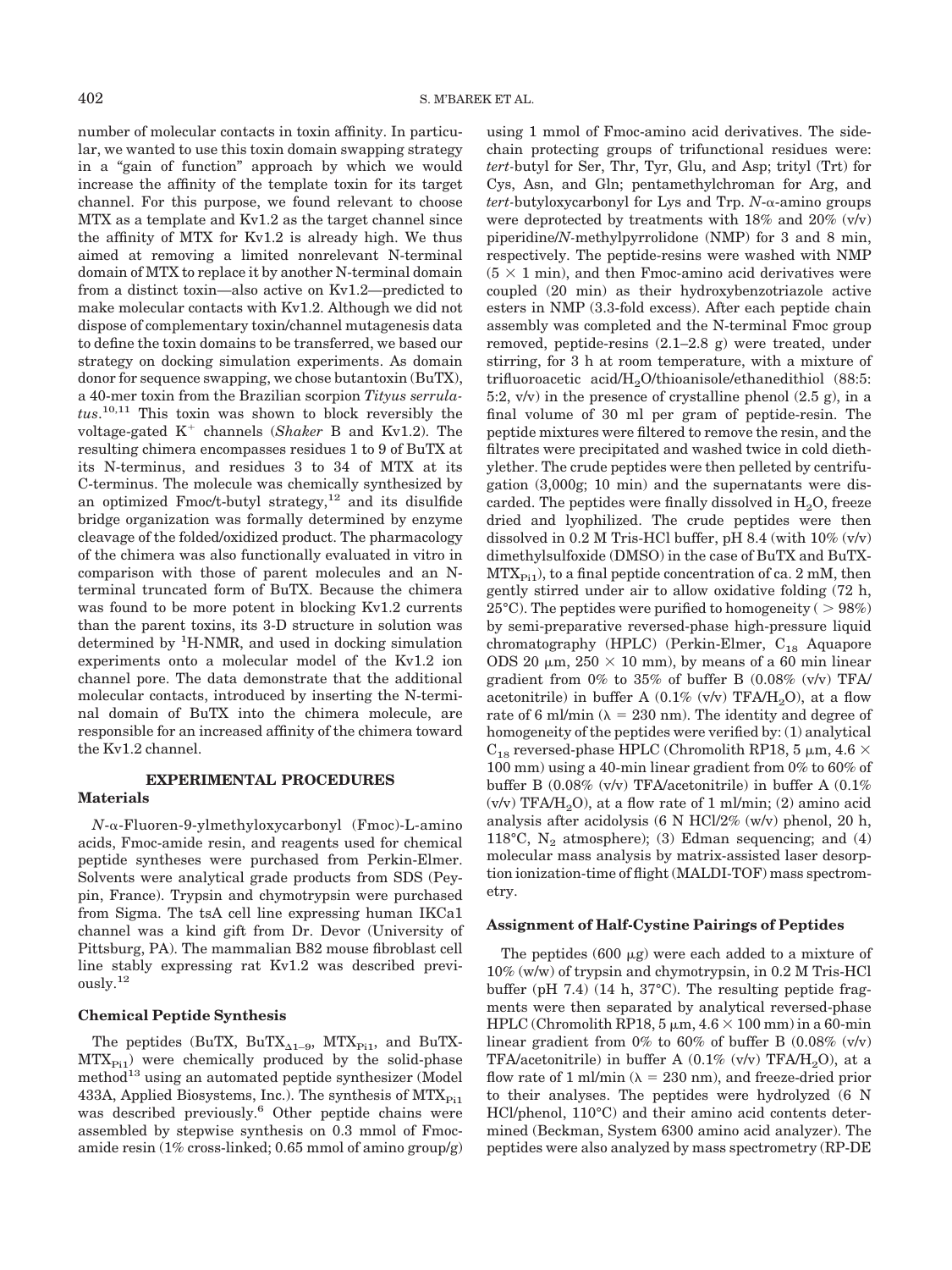Voyager, Perseptive Biosystems), and Edman sequencing using a gas-phase microsequencer (Applied Biosystems 470A). In standard HPLC conditions for analyzing phenylthiohydantoin (PTH) amino acid derivatives, the diPTHcystine eluted at a retention time of 9.8 min.

#### **Electrophysiology**

All the experiments were carried out at room temperature (22–25°C) using the whole-cell recording mode of the patch-clamp technique.14,15 Cells were bathed with an extracellular Ringer's solution containing (in mM): 160 NaCl, 4.5 KCl,  $2 \text{ CaCl}_2$ ,  $1 \text{ MgCl}_2$ , and  $10 \text{ HEPES (pH 7.4)}$ (with NaOH), with an osmolarity of 290 –320 mOsm. To prevent nonspecific binding of toxin to the recording chamber, 0.1% bovine serum albumin was added to the Ringer's solution. For measuring Kv1.2 currents, the internal pipette solution contained (in mM): 155 KF, 2  $MgCl<sub>2</sub>$ , 10 HEPES, and 10 EGTA, pH 7.2 (with KOH), with an osmolarity of 290 –320 mOsm. For measuring IKCa1 currents, we used an internal pipette solution containing (in mM): 135 K-aspartate, 8.7 CaCl<sub>2</sub>, 2 MgCl<sub>2</sub>, 10 EGTA, 10 HEPES (pH 7.2) (with KOH), with an osmolarity of 290–320 mOsm, (free  $[Ca^{2+}]_i = 10^{-6}$  M). Electrodes had resistances of 2.5–5  $M\Omega$ . Membrane currents were measured with an EPC-9 patch-clamp amplifier (HEKA Elektronik, Lambrecht, Germany) interfaced to a Macintosh computer running acquisition and analysis software (Pulse and PulseFit). Capacitive and leak currents were subtracted using the P/10 procedure. Series resistance compensation ( $> 80\%$ ) was employed if the current exceeded 2 nA. The holding potential in all experiments was  $-80$  mV. Data analysis was performed in IgorPro, and  $K_d$  values were deduced by fitting a modified Hill equation  $(I_{\text{toxin}}/I_{\text{towin}})$  $I_{\rm control} = 1/[1 + ([toxin]/K_d)])$ , with a Hill coefficient of 1, to normalized data points. The value of each peptide concentration was the mean of at least three measurements.

## **Circular Dichroism Analysis of BuTX-MTX**<sub>Pi1</sub>

The circular dichroism (CD) spectrum was obtained on a Jasco J-810 spectropolarimeter equipped with a PTC-423S thermostat. A ratio of 2.20 was found between the positive CD band at 290.5 nm and the negative band at 192.5 nm. The CD spectrum was reported as the absorption coefficient  $(\Delta \epsilon)$  per amide. The far UV CD spectrum was acquired at  $20^{\circ}$ C in H<sub>2</sub>O between 185 and 260 nm using 0.1-cm path length cell. Data were collected twice at 0.6 nm intervals with a scan rate of 50 nm/min. As assessed by amino acid analysis, the concentration of BuTX-MTX $_{\rm{Pi}}$ was 40 nM.

## **Three-Dimensional Structure of BuTX-MTX**<sub>Pi1</sub> in **Solution as Determined by <sup>1</sup> H-NMR** *NMR experiments*

The <sup>1</sup>H-NMR spectra were all recorded on a BRUKER DRX500 spectrometer equipped with an HCN probe and self shielded triple axis gradients were used. The experiments were performed at two temperatures (290 and 310 K) in order to solve assignment uncertainties. Twodimensional spectra were acquired using the States-TPPI method to achieve F1 quadrature detection.<sup>16,17</sup> Water suppression was obtained either using presaturation during the 1.3 sec relaxation delay and during the mixing time for NOESY spectra, or with a watergate 3-9-19 pulse train using a gradient at the magic angle obtained by applying simultaneous  $x$ -,  $y$ - and  $z$ - gradients prior to detection.<sup>1</sup> TOCSY were performed with a spin-lock time of 80 msec and a spin locking field strength of 8 kHz. The mixing time of the NOESY experiments was set to 80 msec. The individual amide proton exchange rates were determined by recording one series of four NOESY spectra (each experiment was 10 h long) at 280 K on the  $D_2O$  sample. Amide protons still giving rise to Nuclear Overhauser Effect (NOE) correlations after 40 h of exchange were considered as slowly exchanging and therefore engaged in a hydrogen bond.

#### *Analysis of spectra*

The identification of amino acid spin systems and the sequential assignment were achieved using the two-step standard strategy described by Wüthrich and applied with the XEASY graphical software.19,20 The comparative analysis of COSY and TOCSY spectra recorded in water gave the spin system signatures of the BuTX-MT $X_{Pi1}$ . The spin systems were then sequentially connected using the NOESY spectra.

#### *Experimental restraints*

The integration of NOE data was performed by measuring the peak volumes and by using a routine of XEASY. The  $\Phi$  torsion angle constraints resulted from the  $^3{\rm J_{HN-H\alpha}}$  coupling constant measurements that were measured on a COSY spectrum with 8192 data points in the acquisition dimension. These  $\Phi$  angles were restrained to  $-120 \pm 40^{\circ}$ for a  $^3{\rm J}_{\rm H N\text{-}H\alpha} > 8$  Hz and to  $-65\pm25^{\circ}$  for a  $^3{\rm J}_{\rm H N\text{-}H\alpha} \le 6$ Hz. No angle constraint was assigned to a  ${}^{3}J_{HN\text{-}H\alpha} = 7 \text{ Hz}$ , a value considered as ambiguous.

Determination of the amide proton exchange rates led us to identify protons involved in hydrogen bonding. The oxygen partners were then identified by visual inspection of the preliminary calculated structures.

#### *Structure calculation*

The distance restraints (from measured NOE volumes), dihedral angles (from  ${}^{3}J_{HN\text{-H}\alpha}$  coupling constants), restraints from disulfides bridges and from hydrogen bonds were used in structural calculations to determine toxin conformation. These restraints were introduced as input in ARIA implemented in CNS  $1.1^{21,23}$  In the first run, the calculation was initiated using NOESY pick list, dihedral angles restraints and the assignment of experimentally determined disulfide bridges. This first run allowed us to correct NOE assignment and gave rise to a preliminary fold that was used to detect hydrogen bonds carbonyl partners. In the second run, distance restraints, dihedral angles, hydrogen bonds and disulfide bridges were used. We calculated 100 structures in the final iteration and 50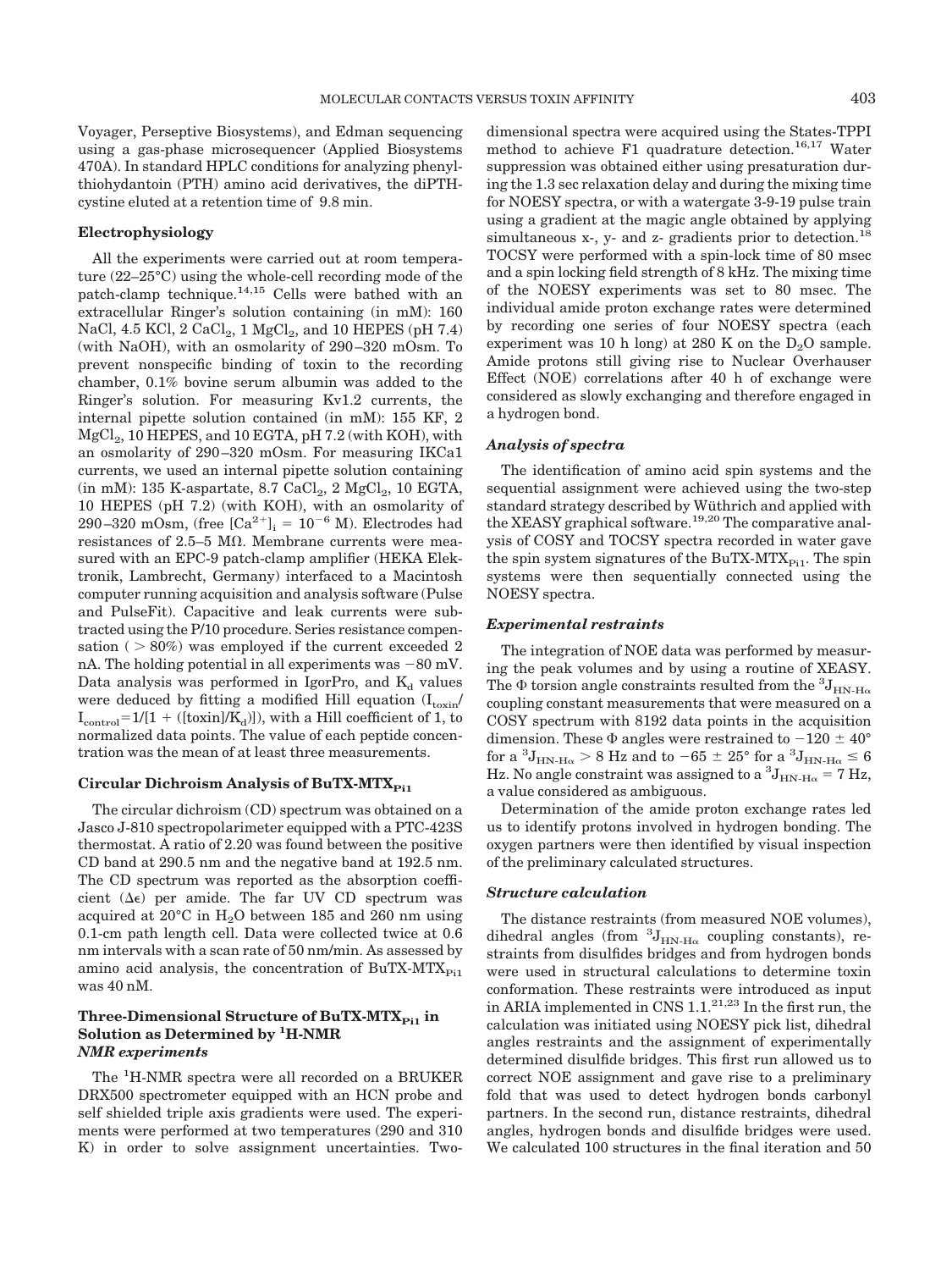structures were kept for minimization in water. The 25 best structures were finally kept as defining the conformation of BuTX-MTX $_{\text{Pi}}$  chimera. Visual analysis of the final selected structures was carried out with the TURBO graphic software and the geometric quality of the resulting structures was assessed with the PROCHECK 3.4 and PROCHECK-NMR softwares.<sup>23,24</sup> The 3-D structure of BuTX-MTX $_{\text{Pi}}$  is deposited at the PDB (code 1WT7). The assigned chemical shifts of the chimera are deposited at the BioMagResBank (BMRB accession number 6389).

# Docking of BuTX,  $MTX_{Pi1}$  and BuTX- $MTX_{Pi1}$  onto **Kv1.2 Channel** *Molecular modeling*

Atomic coordinates of BuTX (Swiss-Prot #  $1C55$ )<sup>10</sup> was obtained from the Swiss Protein Database (www. expasy.ch). The computed molecular model of  $MTX_{p_{i1}}$  was generated as previously described.6 Molecular modelling of the S5-H5-S6 pore region of Kv1.2 channel was achieved on the basis of the crystal structure of KvAP, a voltagedependent K<sup>+</sup> channel from *Aeropyrum pernix*, solved at  $3.2 \text{ Å}$  (Swiss-Prot # 1ORQ).<sup>25</sup> The 3D model of this region was generated using the Biopolymer Homology modelling software of Swiss-model/Deep view 3.7 (Swiss-Prot, Switzerland). The sequence alignment of KvAP with Kv1.2, generated with CLUSTALW (v.1.82 www.ebi.ac. uk/clustalw/), shows sequence homology of 68.9%. To avoid steric overlaps and clashes, modelled side-chains and channel  $C\alpha$  trace were subjected to energy refinement (until  $\Delta \epsilon E$  < 0.05 kJ.mol<sup>-1</sup>. $\AA^{-1}$ ) using steepest-descent, conjugate gradient and Newton Raphson algorithms successively, with the CVFF force-field as implemented in the INSIGHT II discover3 module (1998 release, Molecular Simulations Inc., ACCELRYS, San Diego CA). RMSD values between the C $\alpha$  KvAP template and the C $\alpha$  Kv1.2 model is 0.21 Å. Side-chain RMSD variations of Kv1.2 after minimization was 0.82 Å, when compared with the unrefined model. The four Kv1.2 channel subunits were labelled as I–IV.

## *Protein docking*

Molecular interaction simulations were performed using the BiGGER program (bimolecular complex generation with global evaluation and ranking).<sup>26</sup> In a first step, a 1-Å 3D matrix composed of small cubic cells, which represents the complex shape of each molecule, was generated. The translational interaction space was searched for each relative orientation of the two molecules by systematically shifting the probe matrix (toxin) to the target matrix (ion channel). Five thousand docking solutions were selected after the probe rotation by 15° increments, relative to the target, and this surface matching was repeated until a complete nonredundant search was achieved. The algorithm used by BiGGER performs a complete and systematic search for surface complementarities (both geometry complementarities and amino acid residue pairwise affinities are considered) between two potentially interacting molecules, and enables an implicit treatment of molecular

flexibility. In the second step, the 5,000 putative solutions were ranked according to four different interaction terms: surface matching, side chain contacts, electrostatic and solvation energies combined into a global scoring function. The 15 best docking solutions were selected according to (1) the global score computed by BiGGER, (2) the functional dyad,<sup>27</sup> (3) the  $\beta$ -sheet structure orientation toward the Kv1.2 channel pore, and (4) the global orientation relative to the electrostatic properties of both toxins/ chimera and channel. The GRASP software was used to determine such electrostatic properties (GRASP, Howard Hughes Medical Institute, Colombia University, NY).28

#### *Structural refinement of final complexes*

The screened docking solutions were energy-minimized according to a rigid-body method ( $C\alpha$ – $C\alpha$  distances locked) with the steepest-descent algorithms, using Deep-view V3.7 (until  $\Delta \epsilon E < 0.05 \text{ kJ}$ .mol $^{-1}$ . $\rm \AA^{-1})$  with a GROMOS96 force-field to relieve possible steric clashes and overlaps.29 During structural refinement, a distance-dependent dielectric constant of 4 was used. Final docking energy of each best solution was obtained according to the formula: Docking energy =  $\epsilon_{\text{toxin-channel}} - (\epsilon_{\text{toxin}} + \epsilon_{\text{channel}})$ , where  $\epsilon_{\text{toxin}}$  represents the toxin energy alone,  $\epsilon_{\text{channel}}$  the channel energy alone, both energies being determined after rigid body minimization until  $\Delta \epsilon {\rm E} < 0.05$  kJ.mol $^{-1}$ .Å $^{-1}$ ( $\overline{C\alpha}$ -C $\alpha$  distances locked, GROMOS96 force field),<sup>29</sup> and  $\epsilon_{\text{toxin-channel}}$  the final complex energy minimized under identical conditions until  $\Delta \in E < 0.05$  kJ.mol<sup>-1</sup>. $\AA^{-1}$  (C $\alpha$ locked, GROMOS96 force field). Details of interactions were analyzed using the LIGPLOT program on each best docking solution provided by the screening method.<sup>30</sup> Linear regression was computed using SigmaPlot 8.02 (RockWare Inc.).

# **RESULTS AND DISCUSSION Design of the Chimera**

In previous studies,  $5,31,32$  in which we altered MTX structure, we generally shifted the disulfide bridge organization of MTX from a C1-C5, C2-C6, C3-C4 and C7-C8 pattern (nonconventional) to a C1-C5, C2-C6, C3-C7, and C4-C8 pattern (conventional). The conventional pattern is also found in Pi1, Pi4, Pi7, and HsTx1, four toxins belonging to the same  $\alpha$ -KTx6 family.<sup>33</sup> This MTX variant, termed  $MTX_{Pi1}$ , has been characterized from a structural and functional point of view.6 For Kv1.2, the MTX variant has a 46-fold reduction in affinity as compared to MTX.<sup>6</sup> In the following sections, we will refer to  $MTX_{p_{i1}}$  instead of MTX since, as expected, the MTX part of the BuTX-MTX chimera adopts the conventional  $MTX_{Pi1}$  disulfide bridging (see Results section). Accordingly, pharmacological properties of the BuTX-MT $X_{Pi1}$  chimera are compared to those of  $MTX_{Pi1}$ . The amino acid sequences and disulfide bridge patterns of  $MTX_{Pi1}$  and BuTX are shown for comparison in Figure 1(a). BuTX belongs to the  $\alpha$ -KTx12 family and displays half-cystine pairings of the C1-C2, C3-C6, C4-C7, and C5-C8 type.<sup>33</sup> An amino acid sequence alignment between  $MTX_{Pi1}$  and BuTX illustrates that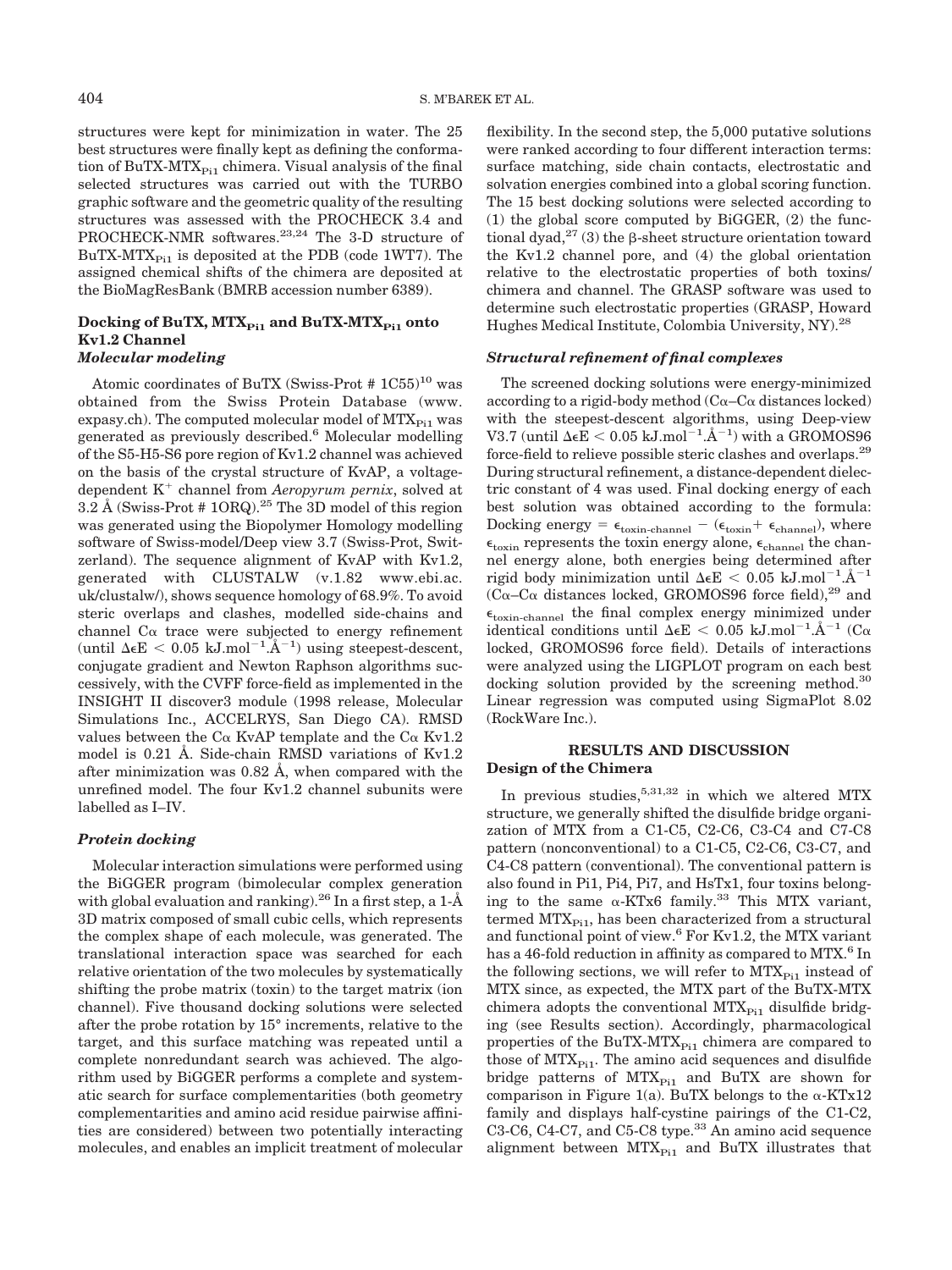# MOLECULAR CONTACTS VERSUS TOXIN AFFINITY 405



Fig. 1. Structural comparison between MTX<sub>Pi1</sub> and BuTX, and docking simulations on the Kv1.2 channel pore. **a:** amino acid sequences (*one-letter-code*) and half-cystine pairings of MTX<sub>Pi1</sub> and BuTX. Half-cystine<br>residues are numbered by order of appearance from the N- to the C-terminus. The relative positioning of secondary structures (helix and  $\beta$  strands of the  $\beta$ -sheet structure) is indicated for each peptide. Disulfide bridges are depicted by plain lines. **b:** Molecular model of MTX<sub>Pi1</sub> and <sup>1</sup>H-NMR 3-D solution structure of BuTX. The helix,  $\beta$ -sheet and disulfide bridges are highlighted in red, blue and green, respectively. Half-cystine residues are numbered as in parts (a) and (**c**), Theoretical functional maps of MTX<sub>PI1</sub> and BuTX highlighting<br>amino acid residues that are key for peptide interaction with Kv1.2 channel (colored residues). Interacting residues from the Kv1.2 channel are shown in red. I to IV before channel residue numbering specifies one of the four  $\alpha$ -subunits forming the functional Kv1.2 channel. These maps were generated by docking simulations.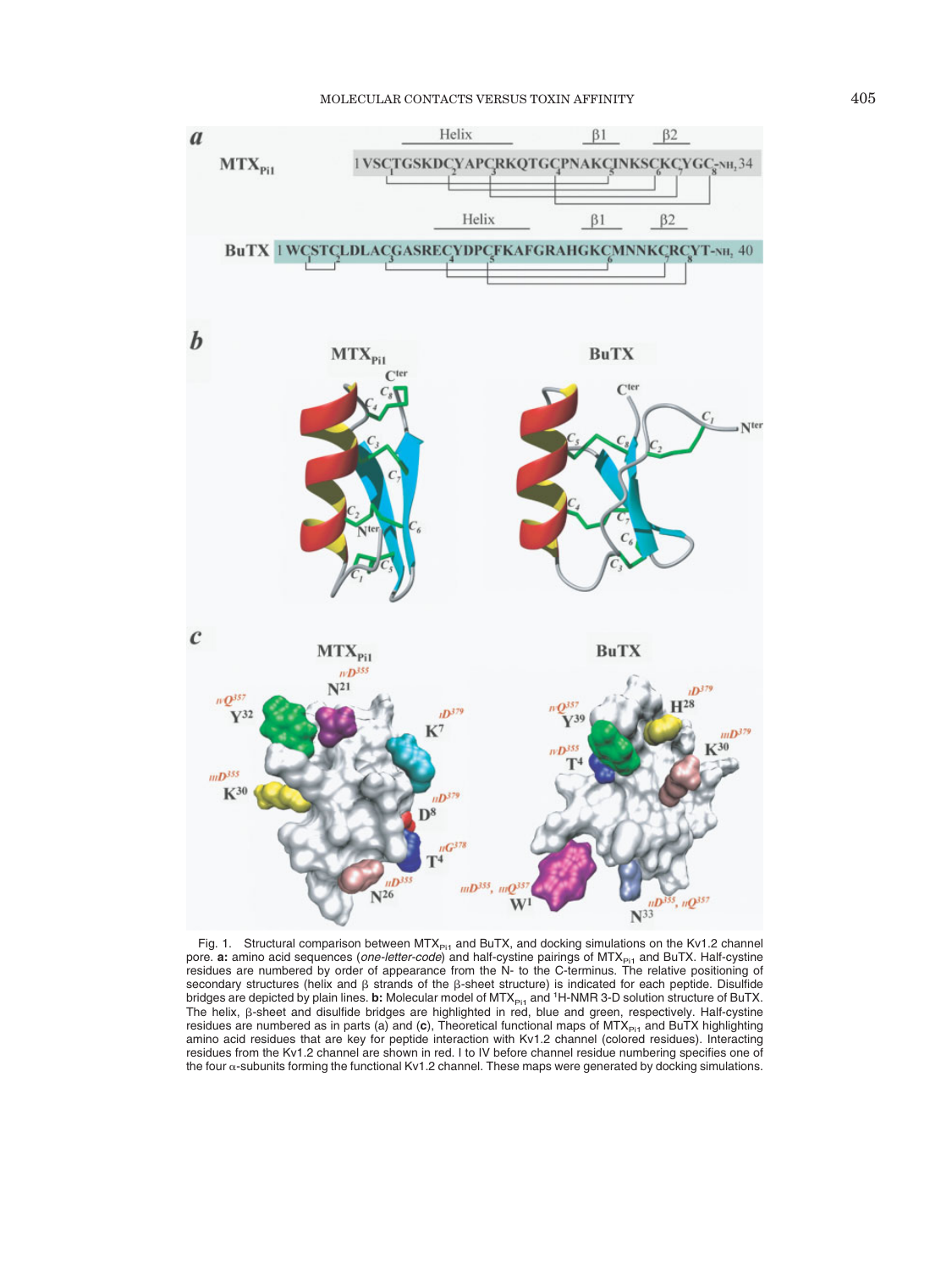BuTX possesses an extended N-terminal domain, not present in  $MTX_{Pi1}$ . However, both peptides fold according to the classical  $\alpha/\beta$  scaffold, an architectural motif composed of an helical structure connected to a  $\beta$ -sheet (two or three strands) by two disulfide bridges.<sup>10,27,34,35</sup> Of note, although  $MTX_{Pi1}$  and BuTX are both cross-linked by four disulfide bridges, the positioning and arrangement of these disulfide bridges are partially conserved. This is highlighted in a structural comparison between  $MTX_{p_{i1}}$ and BuTX [Fig. 1(b)]. In particular, the C1-C5, C2-C6 and C3-C7 half-cystine pairs of  $MTX_{Pi1}$  play structural roles similar to the C3-C6, C4-C7 and C5-C8 pairs of BuTX. The last C4-C8 connection in  $MTX_{Pi1}$ , that reduces the mobility of the C-terminal domain of  $MTX_{Pi1}$ , does not exist in BuTX. Conversely, the C1-C2 connection of BuTX is lacking in MTX<sub>Pi1</sub> and thus defines an additional extended N-terminal domain. This structural comparison provides a first rationale for domain swapping in the design of chimeras indicating that the N-termini of both toxins might be appropriate candidates for such a swapping (two first  $MTX_{Pi1}$ residues, and nine first BuTX residues). Next, we examined by docking simulation experiments whether these two domains possess the ideal characteristics: that is, no interaction of the two first residues of  $MTX_{p_{i1}}$  with Kv1.2 (VS motif), and some molecular contacts within the N-terminal part of BuTX [Fig. 1(c)]. According to docking simulations,  $MTX_{Pi1}$  is found to interact with Kv1.2 through seven main molecular contacts, whereas the interaction of BuTX requires six main contacts. The few contacts of BuTX docking onto Kv1.2 channel may explain its weak activity. However, it appears that this toxin could be stabilized over the pore of the channel by several electrostatic interactions between the N-terminal region of the toxin and the turret region. Of interest,  $Trp<sup>1</sup>$  and  $Thr<sup>4</sup>$  of BuTX are also found to interact with residues IIIGln<sup>357</sup>/ IIIAsp355 and IVAsp355 of Kv1.2, respectively. In contrast,  $Val<sup>1</sup>$  and  $Ser<sup>2</sup>$  of  $MTX<sub>Pi1</sub>$  are not involved in any kind of interaction with Kv1.2. Altogether, these observations suggest that swapping the first two amino acid residues of  $MTX_{Pi1}$ , by the nine N-terminal residues of BuTX, would constitute an interesting molecular basis to investigate whether the addition of novel molecular contacts within  $MTX_{Pi1}$  is beneficial for Kv1.2 current blockage efficacy. Before investigating the properties of such a chimera, we first confirmed experimentally that the N-terminal domain of BuTX participates in defining the affinity of BuTX for Kv1.2 channel. A truncated form of BuTX  $(BuTX_{A1-9})$ was chemically produced [Fig. 2(a,b)]. HPLC profiles of the product at different stages of its chemical synthesis are illustrated in Figure 2(a). The purified  $BuTX_{\Delta 1-9}$  possesses an experimental  $Mr (M+H)^+$  of 3520.7, consistent with its theoretical  $Mr (M+H)^+$  of 3521.1. Half-cystine pairs of synthetic BuTX<sub> $\Delta$ 1-9</sub> were determined by enzyme cleavage followed by analysis of the resulting peptide fragments (data not shown). The disulfide bridges were thereby mapped between  $Cys^{10}$ -Cys<sup>31</sup>, Cys<sup>16</sup>-Cys<sup>36</sup>, and  $Cys^{20}$ - $Cys^{38}$ , a pattern of connection similar to that found in BuTX itself. We also chemically produced BuTX and



Fig. 2. BuTX $_{\Delta1-9}$ : chemical synthesis, disulfide bridge organization and pharmacology.  $a: \text{BuTX}_{\Delta 1-9}$  at different stages of its chemical synthesis. HPLC profiles of the crude reduced peptide (left), crude peptide after oxidative folding (middle), and purified BuTX<sub>41–9</sub> (right). **b:** Amino acid sequence (one-letter-code) and half-cystine pairings of the Nterminal truncated 31-mer analog of BuTX (BuTX<sub> $\Delta$ 1–9</sub>). Assignment of the half-cystine pairings was achieved by analysis of the peptides yielded by enzyme cleavage (trypsin and chymotrypsin) of BuTX $_{\Delta1-9}$  (data not shown). Half-cystine residues are numbered according to their regular positions in the BuTX sequence. **c:** Concentration-dependent inhibition curves of Kv1.2 (left) and IKCa1 (right) currents by BuTX (■) and BuTX<sub> $\Delta$ 1–9</sub> ( $\square$ ). Fits of the data yield IC<sub>50</sub> values of 165  $\pm$  20 nM (BuTX) and 919  $\pm$  287 nM (BuTX<sub> $\Delta$ 1–9</sub>) for Kv1.2 and of 12.3  $\pm$  1.3 nM (BuTX) and 12.5  $\pm$  0.9 nM (BuTX<sub> $\Delta$ 1–9</sub>) for IKCa1.

checked that the synthetic product conformed to the description of native BuTX, notably a disulfide bridge arrangement of the type C1-C2, C3-C6, C4-C7 and C5- C8;<sup>10</sup> (data not shown). We next evaluated and compared the ability of  $BuTX_{\Delta1-9}$  and BuTX to block Kv1.2 potassium currents [Fig. 2(c, left)]. Here, the activity of BuTX on Kv1.2 is described for the first time. The toxin blocks the current with an  $IC_{50}$  value of  $165 \pm 21$  nM. In comparison, BuTX<sub> $\Delta$ 1-9</sub> is 5.6-fold less active, with an IC<sub>50</sub> value of  $919 \pm 287$  nM. These data suggest that the nine-residue N-terminal domain of BuTX participates in the affinity of BuTX for the Kv1.2 channel. This is coherent with our docking simulations showing that two residues  $(Trp<sup>1</sup>$  and Thr<sup>4</sup>) from the BuTX N-terminal domain are in close contacts with residues of the pore region of Kv1.2 [Fig.  $1(c)$ . In a recent work, we evidenced that the  $\beta$ -sheet structure of some related scorpion toxins behaves as the main determinant for recognition and blocking of IKCa1 channel.4,9 We first evaluated whether BuTX could act on IKCa1 channel [Fig. 2(c, right)]. BuTX was found to block IKCa1 currents, with an  $IC_{50}$  value of 12.3  $\pm$  1.3 nM. Interestingly,  $BuTX_{A1-9}$  acts on this channel with a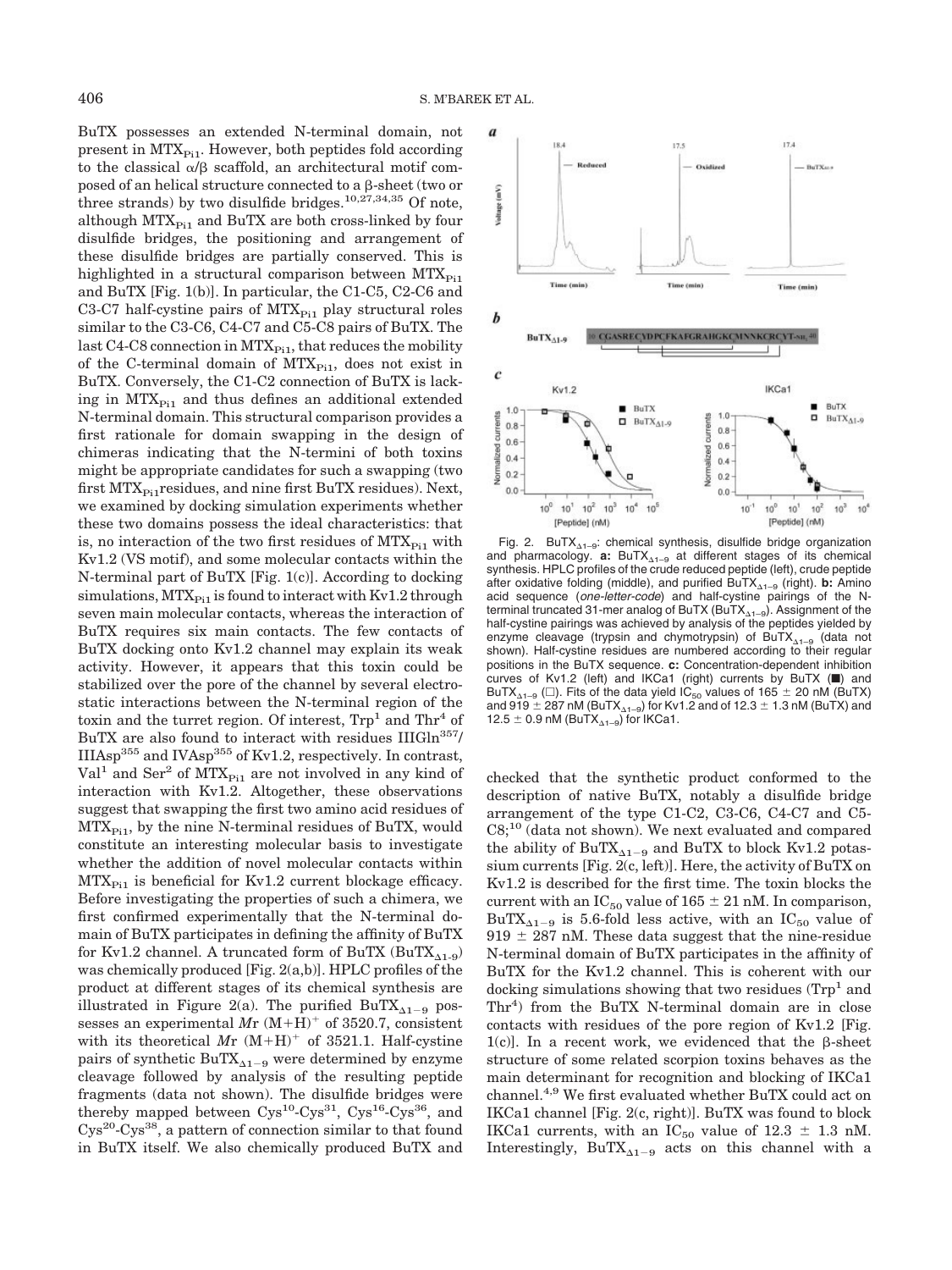

Fig. 3. BuTX-MTX $_{pi1}$ : chemical synthesis and disulfide bridge pattern. **a:** Amino acid sequence of the 41-mer BuTX-MTX<sub>Pi1</sub> chimera. Amino acid sequences derived from BuTX and MTX are shaded in dark and light grey, respectively. **b:** BuTX-MTX<sub>Pi1</sub> at different stages of its chemical synthesis. HPLC profiles of the crude reduced peptide (left), crude peptide after oxidative folding (middle), and purified BuTX-MTX<sub>Pi1</sub> (right). **c:** Assignment of the half-cystine pairings by analysis of the peptide fragments yielded by enzyme cleavage (trypsin and chymotrypsin) of BuTX-MTX $_{PI}$ . **d:** Disulfide bridge pattern of BuTX-MTX<sub>Pi1</sub>.

similar IC<sub>50</sub> value of 12.5  $\pm$  0.9 nM. This observation indicates that the N-terminal domain of BuTX does not contribute to the toxin activity on IKCa1. Therefore, the N-terminal domain of BuTX may be tentatively used as a donor domain to design an MTX-derived molecule with an increased affinity for Kv1.2.

#### **Production of the BuTX-MTX**<sub>Pi1</sub> **Chimera**

The designed chimera encompasses the N-terminal domain of BuTX (residues 1–9), the rest of the molecule being derived from the MTX amino acid sequence [residues 3–34, Fig. 3(a)]. BuTX-MTX<sub>Pi1</sub> was synthesized using an optimized Fmoc/t-butyl strategy.<sup>12</sup> HPLC profiles of elution are shown at different stages of chimera synthesis [Fig. 3(b)]. Mass spectrometry analysis of BuTX-MTX $_{\rm{Pi1}}$  gave an experimental  $Mr (M+H)^+$  of 4417.7, consistent with its deduced  $Mr (M+H)^+$  of 4417.8. Amino acid analysis of  $BuTX-MTX_{p_{i1}}$  after acidolysis provides an amino acid content that fully agrees with the deduced values (data not shown). To determine the pattern of half-cystine pairings,  $BuTX-MTX<sub>Pi1</sub>$  was cleaved by a mixture of trypsin and

chymotrypsin. The resulting peptide fragments were purified to homogeneity by HPLC, and characterized by means of amino acid analysis, mass spectrometry, and Edman sequencing techniques [Fig.  $3(c)$ ]. The half-cystine pairings are thereby mapped as  $Cys^2-Cys^5$ ,  $Cys^{10}-Cys^{31}$ ,  $Cys^{16}$ - $Cys^{36}$ ,  $Cys^{20}$ - $Cys^{38}$ , and  $Cys^{26}$ - $Cys^{41}$  [Fig. 3(d)]. Thus, the chimera is cross-linked by five disulfide bridges, the first one being borrowed from BuTX and the remaining four from MTX in its Pi1-like disulfide bridge arrangement. These data confirm earlier observations indicating that alteration of the MTX structure favors a disulfide bridge rearrangement from the nonconventional to the conventional pattern.<sup>5,32</sup>

# **Three-dimensional Solution Structure of the BuTX-** $MTX<sub>Pi1</sub>$  *Chimera*

Since the chimera is highly reticulated with five disulfide bridges for 41 amino acid residues (ca. 25% of halfcystine residues in the peptide composition), we first assessed its structural features using a preliminary circular dichroism analysis [Fig. 4(a)]. Measurements were performed at a wavelength ranging from 185–260 nm. The data obtained correspond essentially to  $\pi$ - $\pi$ <sup>\*</sup> and n- $\pi$ <sup>\*</sup> transitions of the amide chromophores of the peptide backbone.36 The CD spectrum showed a large negative contribution between 200 and 235 nm, and a large positive contribution around 190 nm, indicating the presence of both helical and  $\beta$ -sheet secondary structures. These data are coherent with a folding of the chimera according to a  $\alpha/\beta$  scaffold.<sup>27,34,37</sup> Next, we pursued with solving the 3-D structure of BuTX-MTX $_{\rm{Pi1}}$  in solution by <sup>1</sup>H-NMR. For NMR resonance assignment and secondary structures, the spin systems were identified on the basis of both COSY and TOCSY spectra. Once the sequential assignment was achieved, almost all protons were identified and their resonance frequencies determined. The distribution of the  $H\alpha_i/HN_{i+1}$ ,  $HN_i/HN_{i+1}$  and  $H\alpha_i/HN_{i+3}$  correlation, the coupling constants and amide proton exchange rates are presented in [Fig. 4(b)]. The  $HN_i/HN_{i+1}$  correlation, associated with hydrogen bonds and small coupling constants, in the Ser<sup>13</sup>-Gln<sup>23</sup> stretch are characteristic of a helical region. Strong  $\mathrm{H}\alpha/\mathrm{HN}_{i+1}$  correlation, associated with large coupling constants, from Asn<sup>28</sup> to Cys<sup>38</sup>, are characteristic of an extended region. The structure of BuTX-MTX $_{\rm{Pi1}}$  was solved by using 482 NOE-based distance restraints, including 271 intra-residue, 116 sequential, 55 medium-range, and 40 long-range restraints. The distribution of these NOE and violations, provided by ARIA, is presented in Table I. In addition, 14 hydrogen bond restraints, derived from proton exchange, and 28 dihedral angle restraints, derived from the measurement of coupling constants, were included, as well as 15 distance restraints derived from the disulfide bridges. Altogether, the final experimental set corresponded to 12.3 constraints per residue on average. The calculation using the whole set of restraints and water solvent minimization led to a single family of 25 structures. Structural statistics are given in Table II. All the solutions have good nonbonded contacts and covalent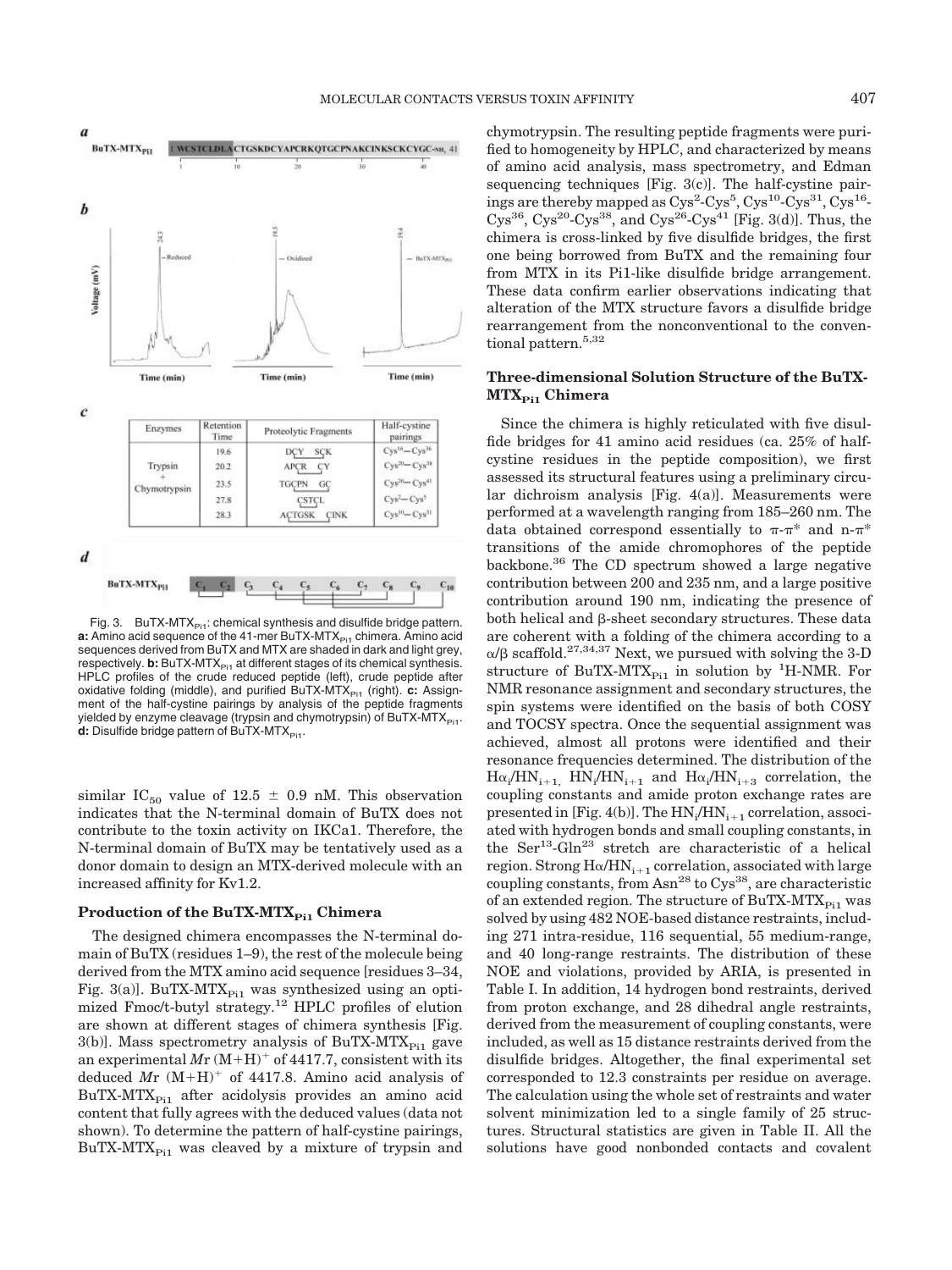

Fig. 4. Circular dichroism analysis and <sup>1</sup>H-NMR structure of BuTX-MTX<sub>Pi1</sub>. **a:** Circular dichroism spectra of BuTX-MTX<sub>Pi1</sub> (□). **b:** Amino acid sequence of BuTX-MTX $_{\rm{Pi1}}$  and sequential assignments. Collected sequential NOE's are classified into strong, medium, and weak NOE, and are indicated by thick, medium, and thin lines respectively. The up-arrows indicate  ${}^{3}J_{HN-H_{\alpha}}$  coupling constants  $\geq 8$  Hz and the down-arrows those that are  $\leq 6$  Hz. The nonexchanged amide protons are indicated.  $c$ : Stereo views of the 25 best molecular BuTX-MTX $_{PI1}$  structures (only backbone atoms are displayed  $[C_{\alpha}, H_N, CO]$  superimposed for best fit. N<sup>ter</sup> and C<sup>ter</sup> correspond to N- and C-terminal extremities. d: Molscript ribbon drawing of the average minimized BuTX-MTX $_{PI1}$  structure. The helix, anti-parallel  $\beta$ -sheet,  ${\sf C}_\alpha$  backbone trace and disulfide bridges are shown in red, blue, yellow, and green, respectively. The ten half-cystine residues are numbered by order of appearance from the N- to the C-terminus of BuTX-MTX<sub>Pi1</sub>.

geometry as shown by the low values of CNS energy terms and low RMSD values for bond lengths, valence, and improper dihedral angles. Correlation with the experimental data shows no NOE-derived distance violation greater than 0.3 Å. The analysis of the Ramachandran plot for the whole set of the 25 calculated structures reveals that 75.4% of the residues are in the most favored regions, 22.7% in the additional allowed regions, 1.9% in the generously allowed regions, and none in the disallowed regions (data not shown). The 3-D structure of BuTX- $MTX_{Pi1}$  can be described by the convergence of the 25 final structures. It displays the typical  $\alpha/\beta$  scaffold consisting in an helix and a two stranded  $\beta$ -sheet stabilized by two disulfide-bridges  $(Cys^{16} - Cys^{36})$  and  $Cys^{20} - Cys^{38})$ . From this structured core emerges an extended region (residues 1 to

**TABLE I. NOE and Experimental Restraints Data**

| Conformational restraints                   |     |  |
|---------------------------------------------|-----|--|
| <b>NOE</b>                                  | 482 |  |
| Unambiguous restraints                      | 464 |  |
| Intraresidual, $ i - j  = 0$                | 271 |  |
| Sequential, $ i - j  = 1$                   | 116 |  |
| Medium range, $ i - j  \leq 4$              | 55  |  |
| Long range, $ i - j  \ge 5$                 | 40  |  |
| Ambiguous restraints <sup>a</sup>           | 18  |  |
| Dihedral angles restraints                  | 28  |  |
| Hydrogen bonds                              | 14  |  |
| Restraint violations (number per structure) |     |  |
| Distance restraints $> 0.3$ Å               |     |  |
| Dihedral angle restraints $> 5^{\circ}$     |     |  |

a Ambiguous distance restraints contain contribution from distances between all pairs of protons that are possible assignments of the NOE.

**TABLE II. Structural Statistics of the 25 Best Structures of BuTX-MTX**<sub>Pil</sub>

| RMSD from standard geometry                      |                   |                      |  |
|--------------------------------------------------|-------------------|----------------------|--|
| Bonds $(A)$                                      |                   | $0.0035 \pm 0.0002$  |  |
| Angles $(°)$                                     |                   | $0.5262 \pm 0.0239$  |  |
| Impropers $(°)$                                  |                   | $1.5402 + 0.1940$    |  |
| Dihedral $(°)$                                   |                   | $41.0870 \pm 0.5031$ |  |
| RMSD from the experimental restraints            |                   |                      |  |
| $NOE(\AA)$                                       |                   | $0.0150 \pm 0.0023$  |  |
| Constrained dihedrals $(°)$                      |                   | $0.4128 \pm 0.1863$  |  |
| Energies (kcal/mol)                              |                   |                      |  |
| Total                                            |                   | $-1142.67 \pm 43.93$ |  |
| <b>Bonds</b>                                     |                   | $7.39 \pm 0.66$      |  |
| Angles                                           |                   | $45.38 \pm 4.11$     |  |
| Impropers                                        |                   | $26.40 + 5.62$       |  |
| <b>Dihedrals</b>                                 |                   | $195.08 \pm 3.60$    |  |
| Van der Waals (repel)                            |                   | $-113.29 \pm 9.02$   |  |
| Electrostatic                                    |                   | $-1309.93 \pm 42.90$ |  |
| <b>NOE</b>                                       |                   | $5.89 \pm 1.83$      |  |
| Constrained dihedrals                            |                   | $0.33 \pm 0.24$      |  |
| Average RMSD (pairwise, $\hat{A}$ ) <sup>a</sup> |                   |                      |  |
|                                                  | <b>Backbone</b>   | All heavy            |  |
|                                                  | $(N, C\alpha, C)$ | atoms                |  |
| Residues 1-41                                    | $1.71 \pm 0.48$   | $2.51 \pm 0.51$      |  |
| Residues 9-40                                    | $0.80 \pm 0.19$   | $1.67 \pm 0.29$      |  |

a Calculated using MOLMOL.

7) that contains the first disulfide bridge  $(Cys<sup>2</sup>-Cys<sup>5</sup>)$ . Two disulfide bridges link the loop before the helix and the first  $\beta$ -strand ( $Cys^{10}$ - $Cys^{31}$ ) and the C-terminus with the loop between the helix and the first  $\beta$ -strand (Cys<sup>26</sup>-Cys<sup>41</sup>). Figure 4(c) shows a stereopair representation of the bestfit superimposition of the backbone traces of the 25 best structures and Figure 4(d) shows a MOLSCRIPT representation of the average structure. The RMSD calculated on the whole structure is  $1.71 \pm 0.48$  Å for the backbone and  $2.51 \pm 0.51$  Å for all heavy atoms. The RMSD values of region 1 to 6 is 1.14  $\pm$  0.39 Å for the backbone and 2.46  $\pm$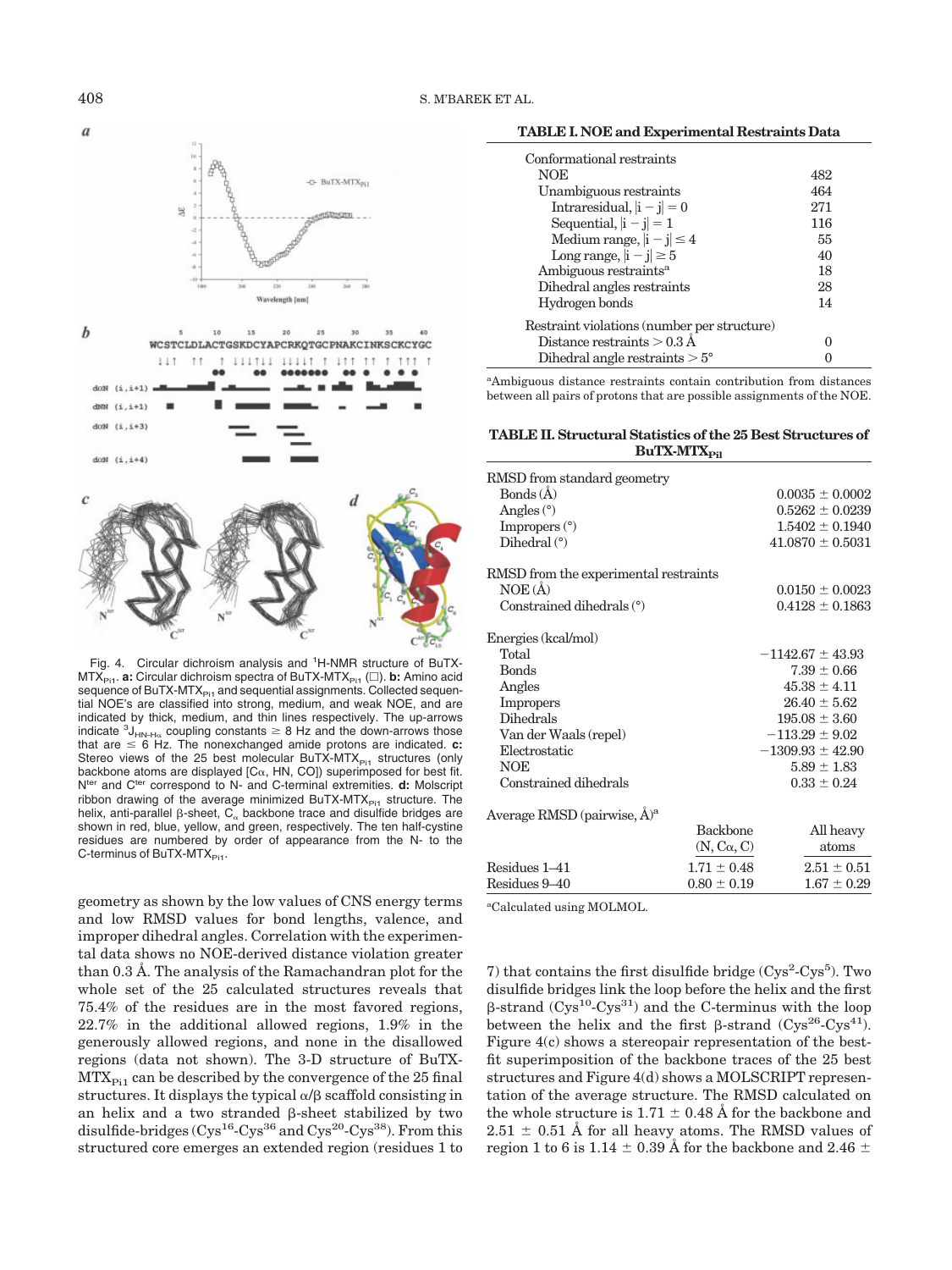

Fig. 5. Pharmacological activity of BuTX-MTX<sub>Pi1</sub> and MTX<sub>Pi1</sub>. a: Concentration-dependent inhibition curves of Kv1.2 currents by BuTX-MTX<sub>Pi1</sub> (O) and MTX<sub>Pi1</sub> (<sup> $\bullet$ </sup>). Fits of the data yield IC<sub>50</sub> values of 0.13  $\pm$ 0.01 nM (BuTX-MTX<sub>Pi1</sub>) and 2.8  $\pm$  2.0 nM (MTX<sub>Pi1</sub>) for Kv1.2. **b:** Concentration-dependent inhibition curves of IKCa1 currents by BuTX-MTX $_{\mathsf{Pi}}$  (O) and MTX $_{\mathsf{Pi}}$  (O). Fits of the data yield IC $_{50}$  values of 2.2  $\pm$  0.2 nM (BuTX-MTX $_{\mathsf{Pi1}}$ ) and 0.9  $\pm$  0.1 nM (MTX $_{\mathsf{Pi1}}$ ) for IKCa1.

0.60 Å for all heavy atoms. These values fall to  $0.80 \pm 0.19$ Å and  $1.67 \pm 0.29$  Å, respectively, if region 9-40 is considered. This indicates an accurate structure for the  $MTX_{Pi1}$  part of the chimera. The region corresponding to the N-terminus of BuTX is less well-defined while possessing an extended structure. The larger RMSD values obtained for the whole structure are caused by the flexibility of the loop formed by residues 6 –9.

## **Pharmacological Activity of BuTX-MTX**<sub>Pi1</sub>

In patch-clamp experiments, the effects of BuTX- $MTX_{Pi1}$  and  $MTX_{Pi1}$  were compared on Kv1.2 potassium currents [Fig. 5(a)]. The concentration-dependent curves reveal that BuTX-MTX $_{\rm{Pi}}$  and MTX $_{\rm{Pi}}$  block Kv1.2 channels with  $IC_{50}$  values of 0.13  $\pm$  0.01 nM and 2.8  $\pm$  2.0 nM. It thus appears that swapping the N-terminal VS motif of  $MTX_{P11}$  by the N-terminal WCSTCLDLA motif of BuTX results in a 22-fold increase in blockage efficacy. We next compared the ability of both  $MTX_{Pi1}$  and BuTX-MTX $_{Pi1}$  to block IKCa1 currents [Fig. 5(b)]. As shown in this figure,

the  $IC_{50}$  value for IKCa1 current blockage by BuTX- $MTX_{Pi1}$  (2.2  $\pm$  0.2 nM) is not markedly different from that of MTX<sub>Pi1</sub> (0.9  $\pm$  0.1 nM). This was expected since the activities of BuTX and BuTX<sub> $\Delta$ 1-9</sub> on IKCa1 channel are similar, indicating that the N-terminal region of BuTX does not contribute to its blocking efficacy on this channel type [Fig. 2(c)]. The increased activity of BuTX-MTX $_{\rm{Pi1}}$  on Kv1.2 suggests that at least some of the molecular contacts made with the channel by the N-terminal domain of BuTX may be conserved once this domain has been swapped into  $MTX_{Pi1}$ . We thus performed molecular docking simulations to check this point.

# Docking Simulation of BuTX-MTX<sub>Pi1</sub> onto the Kv1.2 **Channel**

First, a BLASTP request was performed against the whole Protein Data Bank to select the correct template that could be used to generate models of the S5-H5-S6 segment of the Kv1.2 channel. The primary structure of KvAP (Swiss-Prot # 1ORQ) showed the best E-value score for Kv1.2 (the use of KvAP as a premium template was confirmed by CLUSTALW, as indicated in the Experimental Procedures). The geometric quality of the generated models was assessed by the PROCHEK software (V 3.5.4); no amino acid was found to be in disallowed regions.

The 3-D structure of BuTX-MTX $_{\text{Pi}}$  was then used in docking simulations with the Kv1.2 channel. The binding of the chimera seems to be stabilized over the channel pore by sharing contacts with residues of both the pore entryway and the extracellular loop. BuTX-MTX $_{\rm{Pi}}$  appears to be more stabilized than  $MTX_{Pi1}$  and BuTX onto the Kv1.2 channel, because of a greater number of close contacts (H-bonds and electrostatic interactions) [Fig. 6(a,b)]. It is stabilized over the pore region by several strong interactions (H-bonds) between, in particular, Thr<sup>11</sup> and IQ<sup>357</sup>,  $\mathrm{Asn^{33}}$  and  $\mathrm{IIAsp^{355}}, \mathrm{Lys^{34}}$  and  $\mathrm{IIVal^{381}/IIThr^{383}}, \mathrm{Lys^{37}}$  and IIGln<sup>357</sup>, Tyr<sup>39</sup> and IVGln<sup>357</sup>. It should be noted that  $Lys^{37}$ of BuTX-MTX<sub>Pi1</sub> corresponds to Lys<sup>30</sup> of MTX<sub>Pi1</sub>, one residue that was shown to be pivotal for MTX bioactivity, including its recognition of the Kv1.2 channel. $6,38$  Moreover, BuTX-MT $X_{Pi1}$  possesses a number of contacts with  $\text{Asp}^{379}$  (Asn<sup>28</sup> and Lys<sup>30</sup> of the chimera with Asp<sup>379</sup> of the channel Kv1.2  $\alpha$ -subunits IV and III, respectively), a residue critical for the binding of MTX onto Kv1.2 channel.<sup>29</sup> Interestingly, specific BuTX-MTX<sub>Pi1</sub> residues, previously described for BuTX, are also in contact with the channel turret region  $(Trp^1)$  with IIIGln<sup>357</sup>, and Thr<sup>4</sup> with IVAsp355). This presumably results from a distinct orientation of this N-terminal region towards the channel. From these data, it appears that the greater affinity of the chimera would rely on a combination of molecular contacts related to both BuTX (mainly the stabilization with the channel turret) and MTX residues (mainly close contacts over the pore region).

For each best docking solution of BuTX,  $MTX_{Pi1}$ , or  $BuTX-MTX_{Pi1}/Kv1.2$  channel complex, a docking energy was calculated according to the formula given in the Experimental Procedures. As shown in Figure  $6(c)$ , these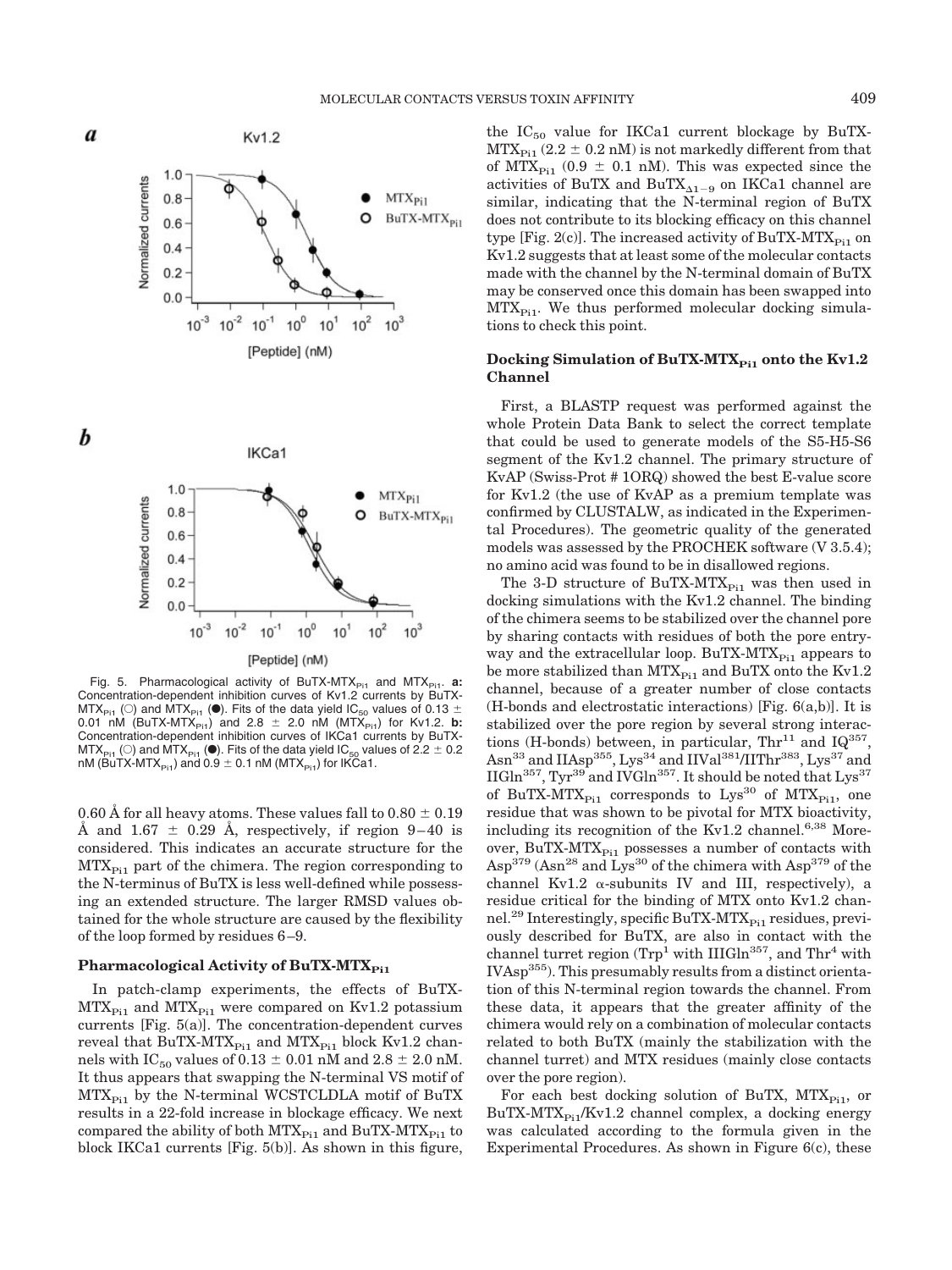

Fig. 6. Docking simulation of BuTX-MTX<sub>Pi1</sub> onto Kv1.2 channel. a: Theoretical functional map of BuTX-MTX $_{Pi1}$  highlighting amino acid residues that are key for the chimera interaction with Kv1.2 channel (colored residues). This map was generated by docking simulations. **b:** Molecular model of Kv1.2 detailing the major molecular contacts with BuTX-MTX<sub>Pi1</sub>. Interacting residues from the Kv1.2 channel are shown in red. I to IV before channel residue numbering specifies one of the four --subunits forming the functional Kv1.2 channel. The docking of BuTX- $MTX_{Pi1}$  onto the Kv1.2 channel can be imagined by a 180 $^{\circ}$  vertical rotation of BuTX-MTX $_{Pi1}$ . Note that the magnification scales for BuTX-MTX $_{Pi1}$  and Kv1.2 are different. **c:** Linear regression showing the correlation between docking energies and experimental  $IC_{50}$  values for BuTX, MTX $_{PI}$  and BuTX-MTX<sub>Pi1</sub> onto the Kv1.2 channel. The coefficient of correlation  $r^2$  is 0.94.

### **Concluding Remarks**

Here, we have described the chemical synthesis of a five-disulfide-bridged chimera that is derived from the structures of two molecules (MTX<sub>Pi1</sub>, a well-characterized peptide, and BuTX, a less well-defined toxin). The resulting chimera,  $BuTX-MTX_{Pi1}$ , was designed in order to examine the hypothesis that enriching a peptide with additional molecular contacts for a given channel type might result in an increase of peptide affinity for this channel. Our data indicate this approach has been successful. The transfer of the N-terminal domain of BuTX, exhibiting molecular contacts with Kv1.2, towards the N-terminal region of  $MTX_{Pi1}$  produces a chimera that is of greater affinity for Kv1.2. Molecular modeling indicates that this domain swapping could be also successful at a structural level since the molecular contacts, initially "functional" in BuTX, remained also "functional" in the context of the chimera. This positive outcome is based on a careful design of the chimera and the choice of an appropriate locus for domain swapping, which maintains the integrity of the  $MTX_{Pi1}$  secondary structures. The structural outcome of this approach is also of interest since the chimera still folds according to the canonical  $\alpha/\beta$  scaffold in spite of the presence of an additional disulfide bridge in the molecule (five disulfide bridges). We conclude that such a selective "gain of function" strategy represents an interesting route to produce toxin analogues with novel properties.

### **ACKNOWLEDGMENTS**

The authors wish to thank Drs. B. De Rougé, C. Devaux, and E. Doria for helpful discussions. This work was supported by funds from Inserm, the CNRS, and Cellpep SA.

#### **REFERENCES**

- 1. Kharrat R, Mansuelle P, Sampieri F, Crest M, Oughideni R, Van Rietschoten J, Martin-Eauclaire M-F, Rochat H, El Ayeb M. Maurotoxin, a four disulfide bridge toxin from Scorpio maurus venom: purification, structure and action on potassium channels. FEBS Lett 1997;406:284 –290.
- 2. Kharrat R, Mabrouk K, Crest M, Darbon H, Oughideni R, Martin-Eauclaire MF, Jacquet G, El Ayeb M, Van Rietschoten J, Rochat H, Sabatier JM. Chemical synthesis and characterization of maurotoxin, a short scorpion toxin with four disulfide bridges that acts on  $K$ + channels. Eur J Biochem 1996;242:491-498.
- 3. Fajloun Z, Ferrat G, Carlier E, Fathallah M, Lecomte C, Sandoz G, di Luccio E, Mabrouk K, Legros C, Darbon H, and others. Synthesis, 1H NMR structure, and activity of a three-disulfidebridged maurotoxin analog designed to restore the consensus motif of scorpion toxins. J Biol Chem 2000;275:13605–13612.
- 4. Castle NA, London DO, Creech C, Fajloun Z, Stocker JW, Sabatier JM. Maurotoxin: a potent inhibitor of intermediate conductance  $Ca^{2+}$ -activated potassium channels. Mol Pharmacol 2003;63:409 – 418.
- 5. Fajloun Z, Mosbah A, Carlier E, Mansuelle P, Sandoz G, Fathallah M, di Luccio E, Devaux C, Rochat H, De Waard M, and others. Maurotoxin versus Pi1/HsTx1 scorpion toxins. Toward new in-